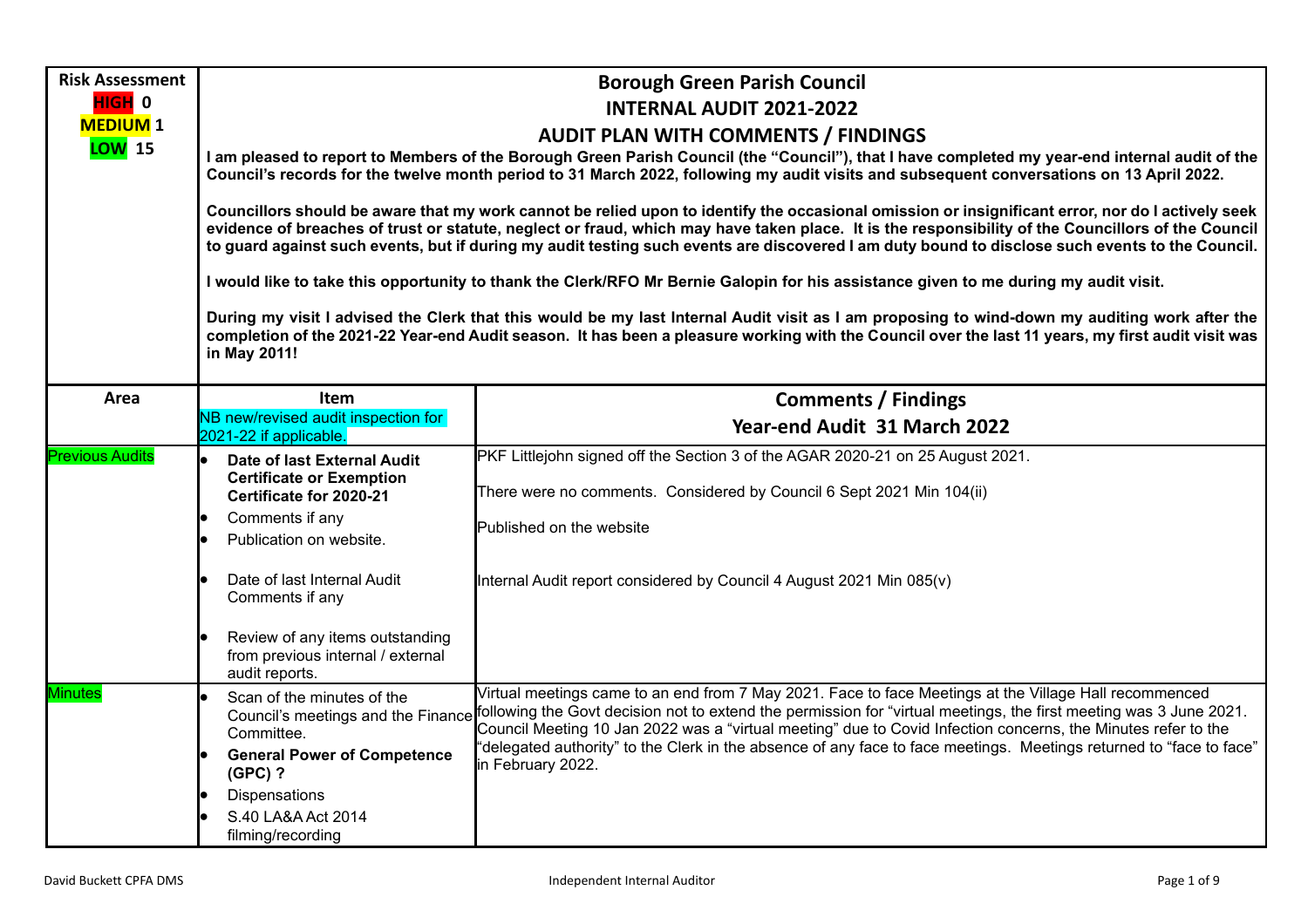| Code of Conduct/<br><b>Acceptance of Office</b>              | Date adopted<br>Any changes in elected/co-opted<br>members since last Audit?<br>DPI's complete<br>DPI's on website or weblink<br>New Governance Compliance<br><b>NEXT ELECTION ?</b>        | 11 Cllrs<br>Cllr Gould died – announced at Council 6 Sept 2021<br>Sue Butterfill - co-opted 10 Jan 2022 Min 163<br>Coucillor Redrup resigned - 10 Jan 2022 Min 163<br>Angelique Rawsthorne - co-opted 7 Feb 2022 Min 180 No DPI info yet<br>The DPI's are available on the website apart from the newest CIIr co-opted in Feb 2022.                                                                                                                                                                                                                                                                                                      |
|--------------------------------------------------------------|---------------------------------------------------------------------------------------------------------------------------------------------------------------------------------------------|------------------------------------------------------------------------------------------------------------------------------------------------------------------------------------------------------------------------------------------------------------------------------------------------------------------------------------------------------------------------------------------------------------------------------------------------------------------------------------------------------------------------------------------------------------------------------------------------------------------------------------------|
| Standing Orders and <b>.</b><br><b>Financial Regulations</b> | Have they been formally adopted<br>and applied?<br>Have any changes been made<br>since they were adopted or the last<br>audit?<br>Have any changes been formally<br>adopted by the Council? | Standing Orders and Financial Regulations adopted 3 June 2021 both documents are due to be considered by a<br>Compliance Review Working Group in April 2022.<br>The Council's website is not the easiest to navigate and a good example is the Standing Orders and Financial<br>Regulations documents that can be found on the website. Under the sub menu to the Parish Council is a<br>Regulations menu, which contains 2016 versions of both docs whilst under the Compliance menu the newer June<br>2021 versions can be found and a September 2020 version. Moving forward a tidy up of the website content<br>would be beneficial. |
|                                                              | <b>Virtual Meetings / Delegation to</b><br>Clerk/RFO still in place ?<br><b>Updated re New NALC Models</b><br>SO's 2018, Fin Regs 2019 ?<br>Two signature rule still in place?              | Still in place and used in January 2022.                                                                                                                                                                                                                                                                                                                                                                                                                                                                                                                                                                                                 |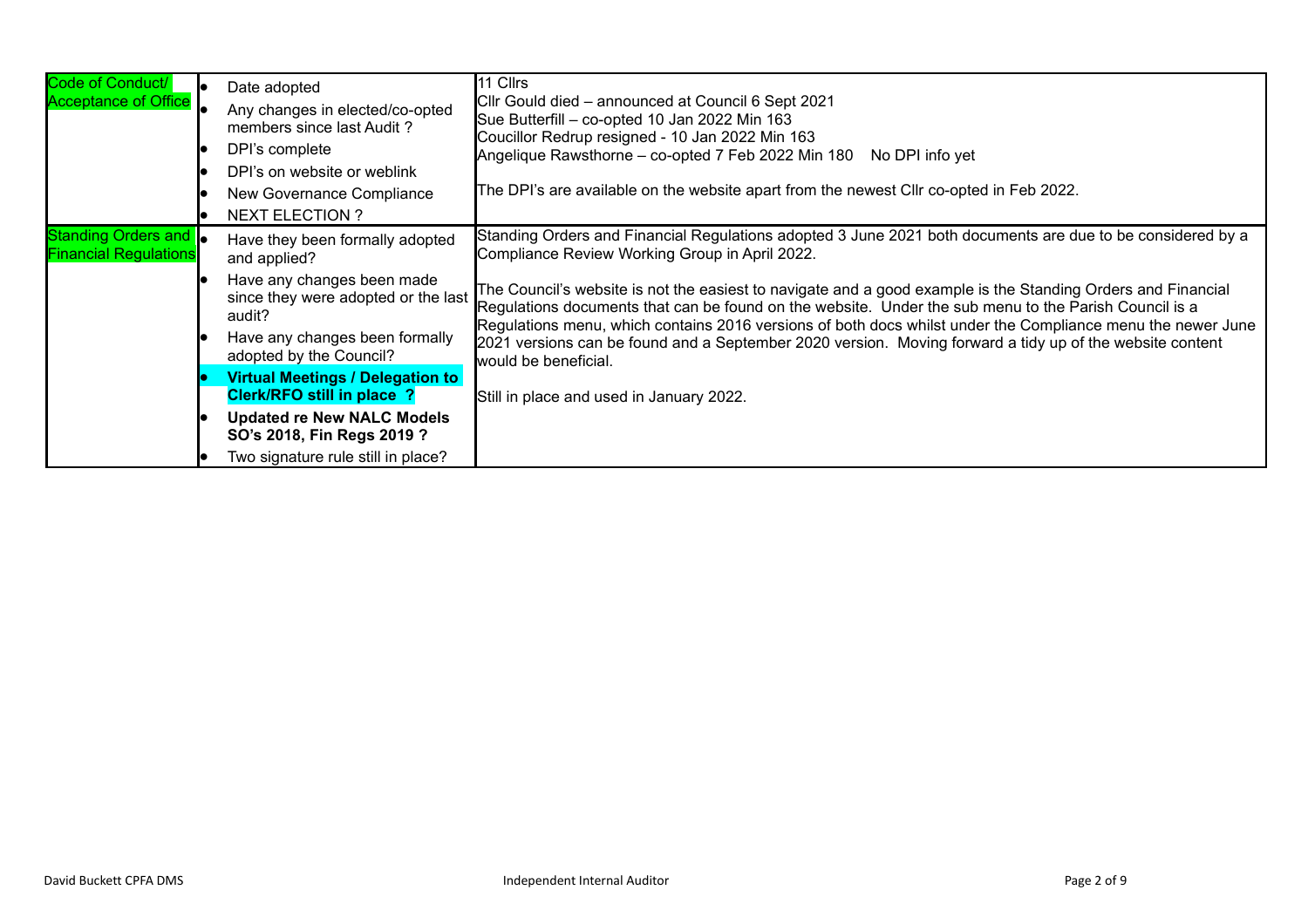| <b>Risk Management</b> | Risk Assessments - Are they:<br>Carried out regularly?<br>$\circ$<br>Adequate?<br>O<br>Reported in the minutes?<br>$\circ$<br><b>Inspections of play equipt</b><br>$\circ$<br>etc if carried out by staff/Cllrs<br>have they been trained,<br>accredited?<br><b>ANNUAL REVIEW?</b><br>$\circ$ | Risk Assessment Summary - adopted by Council 3 June 2021 Min 048<br>Financial Risk Assessments reviewed 12 April 2021 Min 011 (i) c<br>As well as the Annual ROSPA inspections regular inspections are undertaken by the full-time Groundsmen.<br>See above                                                                                                                                                                                                                                                       |
|------------------------|-----------------------------------------------------------------------------------------------------------------------------------------------------------------------------------------------------------------------------------------------------------------------------------------------|-------------------------------------------------------------------------------------------------------------------------------------------------------------------------------------------------------------------------------------------------------------------------------------------------------------------------------------------------------------------------------------------------------------------------------------------------------------------------------------------------------------------|
|                        | Insurance cover - is it:<br>Appropriate/Adequate?<br>$\circ$<br>LTA in place?<br>$\circ$<br>Reviewed regularly?<br>$\circ$<br>Fidelity Guarantee Cover £<br>$\circ$<br>(Balances + $\frac{1}{2}$ Precept)                                                                                     | The Council had insurance cover provided by Zurich Insurance as part of a 3-year Long-term Agreement, which<br>includes "motor insurance". The Council has renewed the insurance cover with Zurich on similar terms and cover<br>extended to include the new Playground Equipment at the Recreation Ground until July 2025.<br>The outstanding contingent liability mentioned in my previous years Internal Audit report has been settled within<br>the provision set aside.<br>Fidelity cover was up to £250,000 |
|                        | Internal controls - are they:<br>Documented?<br>$\circ$<br>Adequate?<br>$\circ$<br>Reviewed regularly?<br>$\circ$<br><b>Statement of Internal Control</b><br>$\circ$<br>(SIC)?                                                                                                                | Financial Internal Controls adopted by Council 3 June 2021 Min 048                                                                                                                                                                                                                                                                                                                                                                                                                                                |
|                        | Systems and Procedures - are<br>they:<br>Documented?<br>$\circ$<br>Adequate?<br>$\circ$<br>Followed?<br>$\circ$<br>Reviewed regularly?<br>$\circ$                                                                                                                                             | There are various policy documents available on the Councils website with more to be uploaded as they are<br>prepared by the Clerk and adopted by the Council.                                                                                                                                                                                                                                                                                                                                                    |
|                        |                                                                                                                                                                                                                                                                                               |                                                                                                                                                                                                                                                                                                                                                                                                                                                                                                                   |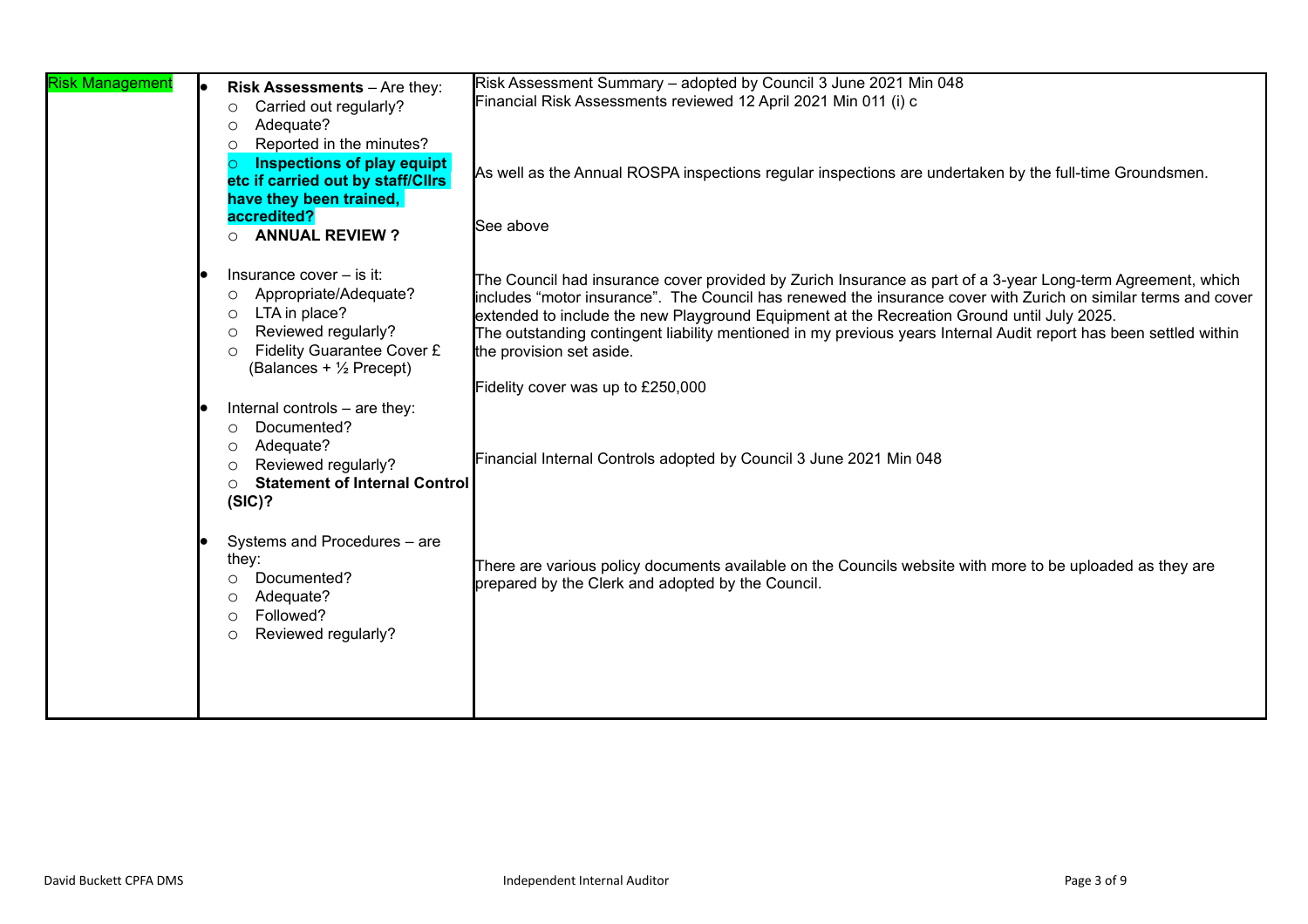| <b>Budgetary Controls</b>                                              | Is the annual budgeting process<br>reported and approved by the<br>Council?<br><b>Budget/Precept amounts</b><br>$\circ$<br>minuted?<br><b>Review of All Reserves</b><br>$\circ$<br>included as part of the<br><b>Budget Setting Process?</b><br>Is the actual performance against<br>the budgets reported to the Council<br>during the year<br>Compare with Fin Regs?<br>$\circ$<br>Are significant variances explained<br>in sufficient detail?<br><b>Ongoing Covid-19 implications?</b> | Finance Committee met 11 Nov 2021 to discuss the Budget and Precept for 2022-23. Council subsequently<br>agreed to set the Budget for 2022-23 at £276,328 (£201,920 - 2020-21) and a Precept of £237,958 (£206,920-<br>$2021-22$ ) – Council 6 Dec 2021 Min 155 (v). This represented a 15% increase equivalent to £6.70 pa for a Band D<br>property. The Clerk needs to record the actual Precept sum agreed in the Minutes and the corresponding<br>Budget approved when the Council considers the Annual Budget and Precept in December/January each<br>year. The Council Minutes represents the formal decision of the sums approved by Council each year.<br>The Clerk has re-introduced regular budget monitoring during 2020-21 eg Council 1 Nov 2021 Min 138i major<br>expenditure during 2021-22 included the Play Area Revamp, new electric van (deposit only no delivery date as<br>yet), Pavilion and a new path.<br>As yet there is no budgetary information on the website relating to the Budget and Precept for 2022-23 |
|------------------------------------------------------------------------|-------------------------------------------------------------------------------------------------------------------------------------------------------------------------------------------------------------------------------------------------------------------------------------------------------------------------------------------------------------------------------------------------------------------------------------------------------------------------------------------|-----------------------------------------------------------------------------------------------------------------------------------------------------------------------------------------------------------------------------------------------------------------------------------------------------------------------------------------------------------------------------------------------------------------------------------------------------------------------------------------------------------------------------------------------------------------------------------------------------------------------------------------------------------------------------------------------------------------------------------------------------------------------------------------------------------------------------------------------------------------------------------------------------------------------------------------------------------------------------------------------------------------------------------------|
| Section 137<br>expenditure<br>£8.41 FOR 2021-22<br>(£8.32 FOR 2020-21) | Is a separate account/analysis<br>kept?<br>Has the cash limit been exceeded?<br>Have the spending powers been<br>properly used and Minuted?                                                                                                                                                                                                                                                                                                                                               | What is the cash limit for the year? S137 payments during 2021-22 amounted to £2,100 including a sum of £1,500 to the Christmas Lights Committee                                                                                                                                                                                                                                                                                                                                                                                                                                                                                                                                                                                                                                                                                                                                                                                                                                                                                        |
| <b>Book-keeping</b>                                                    | Cashbook - is it:<br>Fit for purpose?<br>Up to date?<br>Arithmetically correct?<br>Balanced regularly?<br>Turnover above £200k pa?<br><b>Income &amp; Expenditure basis of</b><br>accounting?<br>Record keeping and the<br>arrangements in place to store<br>previous year's accounts etc.                                                                                                                                                                                                | The Clerk uses the Sage 50 Cloud accounting package.<br>The gross expenditure & income for 2021-22 exceeded the £200,000 threshold. The accounts are on an Income &<br>Expenditure basis.                                                                                                                                                                                                                                                                                                                                                                                                                                                                                                                                                                                                                                                                                                                                                                                                                                               |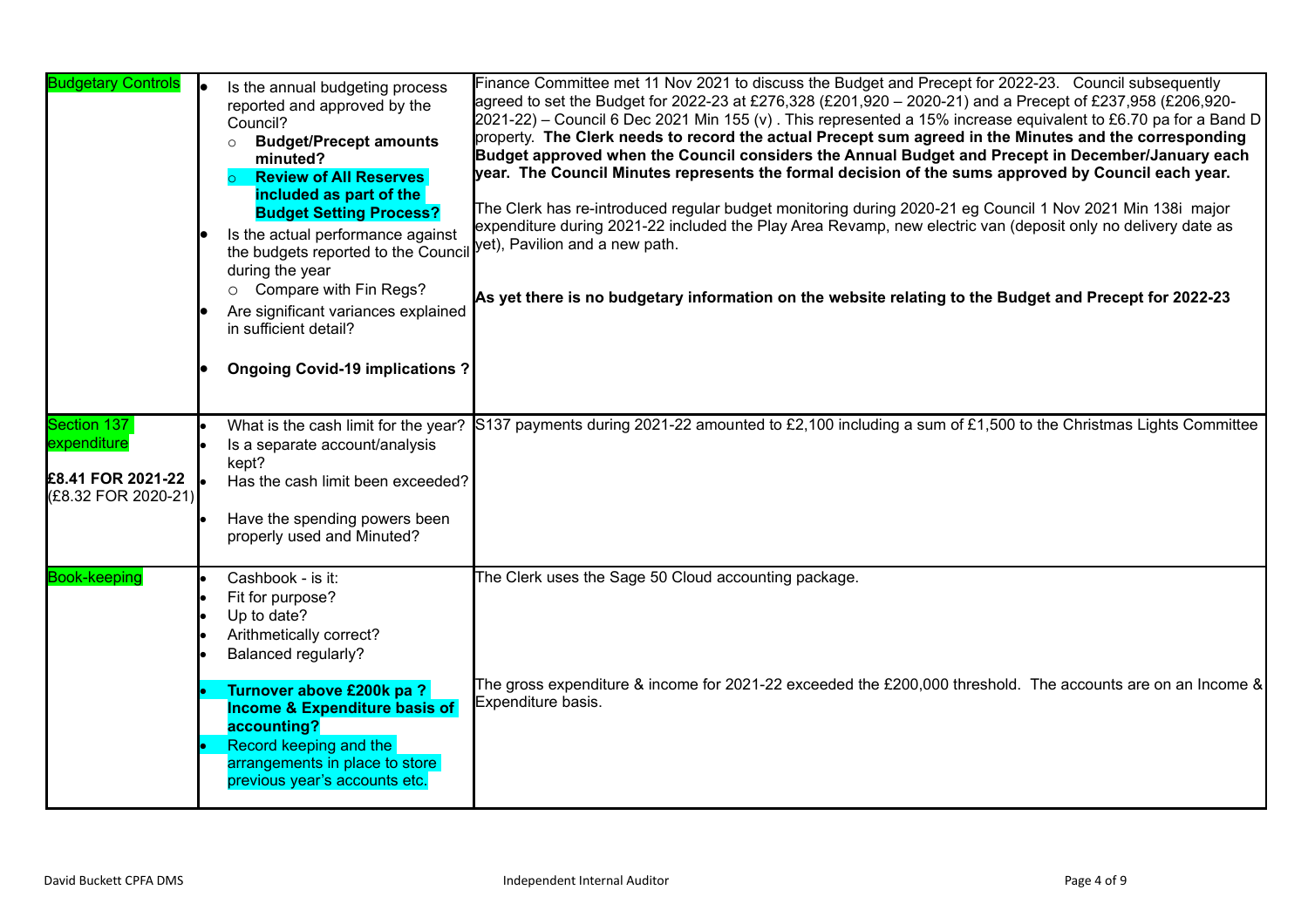| <b>Petty Cash</b> | Has the amount of petty cash float N/A<br>been agreed?<br>Are all petty cash entries recorded?<br>Are payments made from petty<br>cash fully supported by receipts /<br>VAT invoices?<br>Are petty cash reimbursements<br>signed for?<br>Date of last petty cash<br>reimbursement?<br>Is petty cash balance independently<br>checked regularly                                                                                                                         |                                                                                                                                                                                                                                                                                                                                          |
|-------------------|------------------------------------------------------------------------------------------------------------------------------------------------------------------------------------------------------------------------------------------------------------------------------------------------------------------------------------------------------------------------------------------------------------------------------------------------------------------------|------------------------------------------------------------------------------------------------------------------------------------------------------------------------------------------------------------------------------------------------------------------------------------------------------------------------------------------|
| Payrol            | Who is on the payroll and are<br>contracts of employment in<br>place?<br>Who is the RFO?<br>Annual Appraisal in place ?<br>Have there been any changes to<br>the establishment and/or changes<br>to individual contracts during the<br>year?<br><b>Members Allowances in place</b><br>and paid via payroll system?<br>Have new appointments and<br>changes to contracts been<br>approved and minuted?<br>Do salaries paid agree with those<br>approved by the Council? | The new Clerk/RFO - Bernie Galopin commenced 1 April 2020 - contracted to do 26 hrs pw.<br>2 full-time groundsmen – Mr Glew and Mr Springett (Appraisals were completed in April 2021)<br>Clerks appraisal discussed - Council 4 August 2021 closed session at end of the meeting.<br>Appraisals are scheduled for Tuesday 5 April 2022. |
| le                | Have PAYE/NIC requirements been<br>properly applied and accounted for?<br>Payroll outsourced?                                                                                                                                                                                                                                                                                                                                                                          | Payroll done in-house using the HMRC basic payroll tools, pay day is 28 <sup>th</sup> of each month. P60's for 2021-22<br>inspected.                                                                                                                                                                                                     |
|                   | <b>WORKPLACE PENSION IN</b><br><b>PLACE</b>                                                                                                                                                                                                                                                                                                                                                                                                                            | LGPS - Pension Regulator re-enrolment completed NB the Clerk has personally opted out of the LGPS.                                                                                                                                                                                                                                       |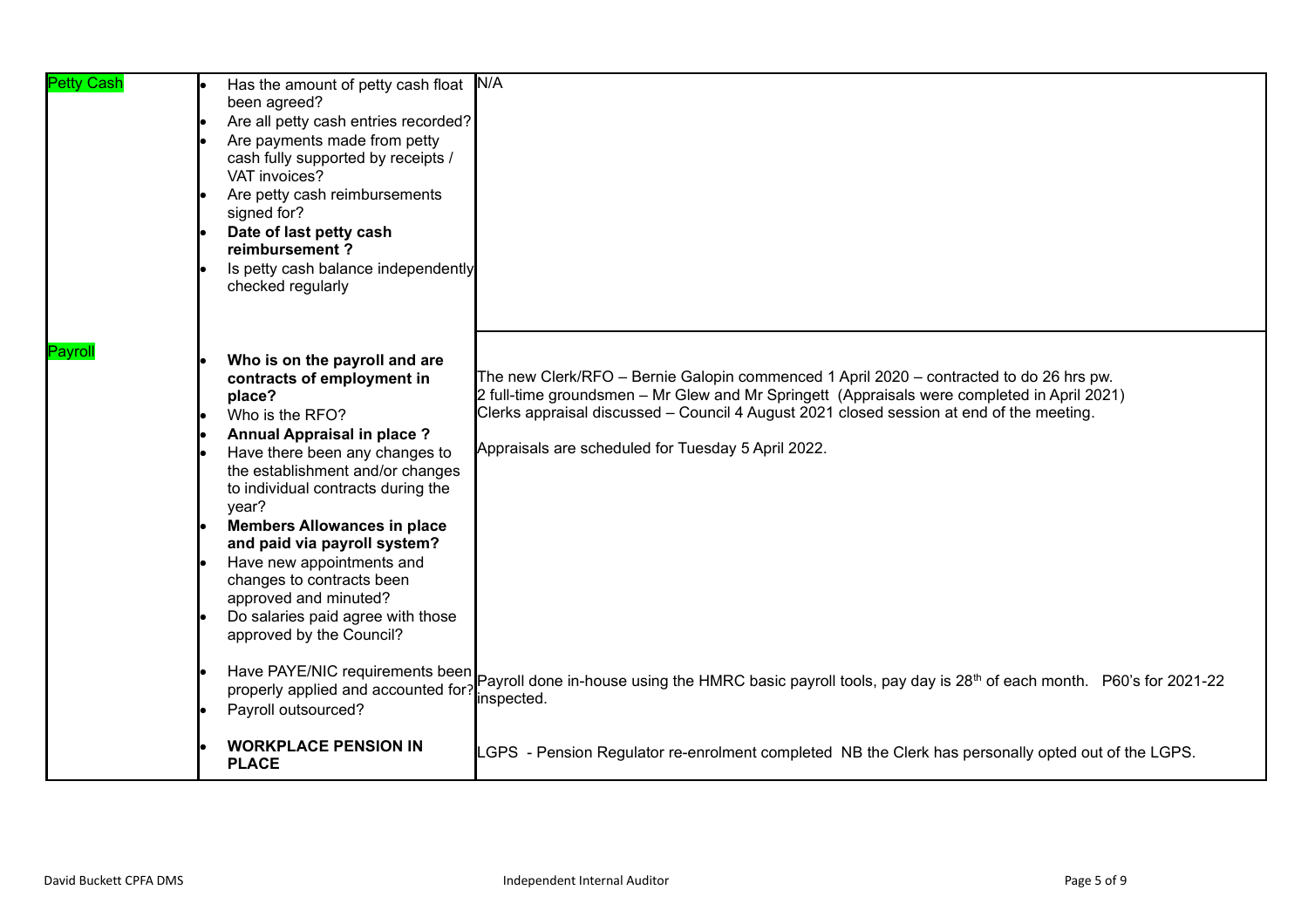| Payments | Are all payments recorded and<br>supported by appropriate<br>documentation?                                                                                                                                                                                                                                                                          | The Clerk provides a payment listing to be approved by Council, which is shown as an appendix to the Minutes.<br>The payments list shows the staffing costs, the BACs payments and the DD payments with a note of the two<br>Councillors signing off the payments, which are rotated.                                                                                                                                                                                         |
|----------|------------------------------------------------------------------------------------------------------------------------------------------------------------------------------------------------------------------------------------------------------------------------------------------------------------------------------------------------------|-------------------------------------------------------------------------------------------------------------------------------------------------------------------------------------------------------------------------------------------------------------------------------------------------------------------------------------------------------------------------------------------------------------------------------------------------------------------------------|
|          | Are payments minuted?<br>Review of DD's and SO's ?                                                                                                                                                                                                                                                                                                   | The monthly schedule lists the DD's, which mostly related to utility supplies.                                                                                                                                                                                                                                                                                                                                                                                                |
|          | <b>STAFF costs definition for</b><br>inclusion in Box 4 for 2021-22,<br>check parity for 2020-21?<br>Currently includes salary, tax,<br>NIC & Pension (employee & ers)<br>+ taxable benefits ( home<br>working allowance, broadband &<br>phone allowance etc NOT incl.                                                                               | Fully compliant with the staff costs definition                                                                                                                                                                                                                                                                                                                                                                                                                               |
|          | Has VAT been identified, recorded<br>and reclaimed?<br>Have internal control procedures                                                                                                                                                                                                                                                              | VAT claims:<br>April 2020 to 31 March 2021 - £14,203 received 30 Nov 2021<br>The VAT claim for 2021-22 = £38,442 to be claimed in 2022-23                                                                                                                                                                                                                                                                                                                                     |
|          | been adhered to?                                                                                                                                                                                                                                                                                                                                     |                                                                                                                                                                                                                                                                                                                                                                                                                                                                               |
|          | Contracts:<br>What contracts exist?<br>$\circ$<br>Compliance with SO's<br>$\circ$<br>Have any new contracts or<br>$\circ$<br>contract variations/extensions<br>been awarded in the year?<br>Procedures adopted for letting<br>$\circ$<br>of contracts<br>Have contract payments been<br>$\circ$<br>made in accordance with the<br>contract document? | Sample regular supplier payments<br>Treeability - tree works & mtce.<br>EJP Fire Protection - Mtce at Potters Mede & Recreation Grd.<br>Streetlighting - street lighting mtce<br>Godfreys Service - equipt repairs/servicing<br><b>WEX Europe - fuel supplies</b><br>Greenthumb - lawn care<br>Kent Garden Machinery - repairs/servicing<br>CJS Plants - hanging baskets<br>lan Laws - fencing<br>SHS Ltd – public convenience cleaning new contract started from 1 Sept 2021 |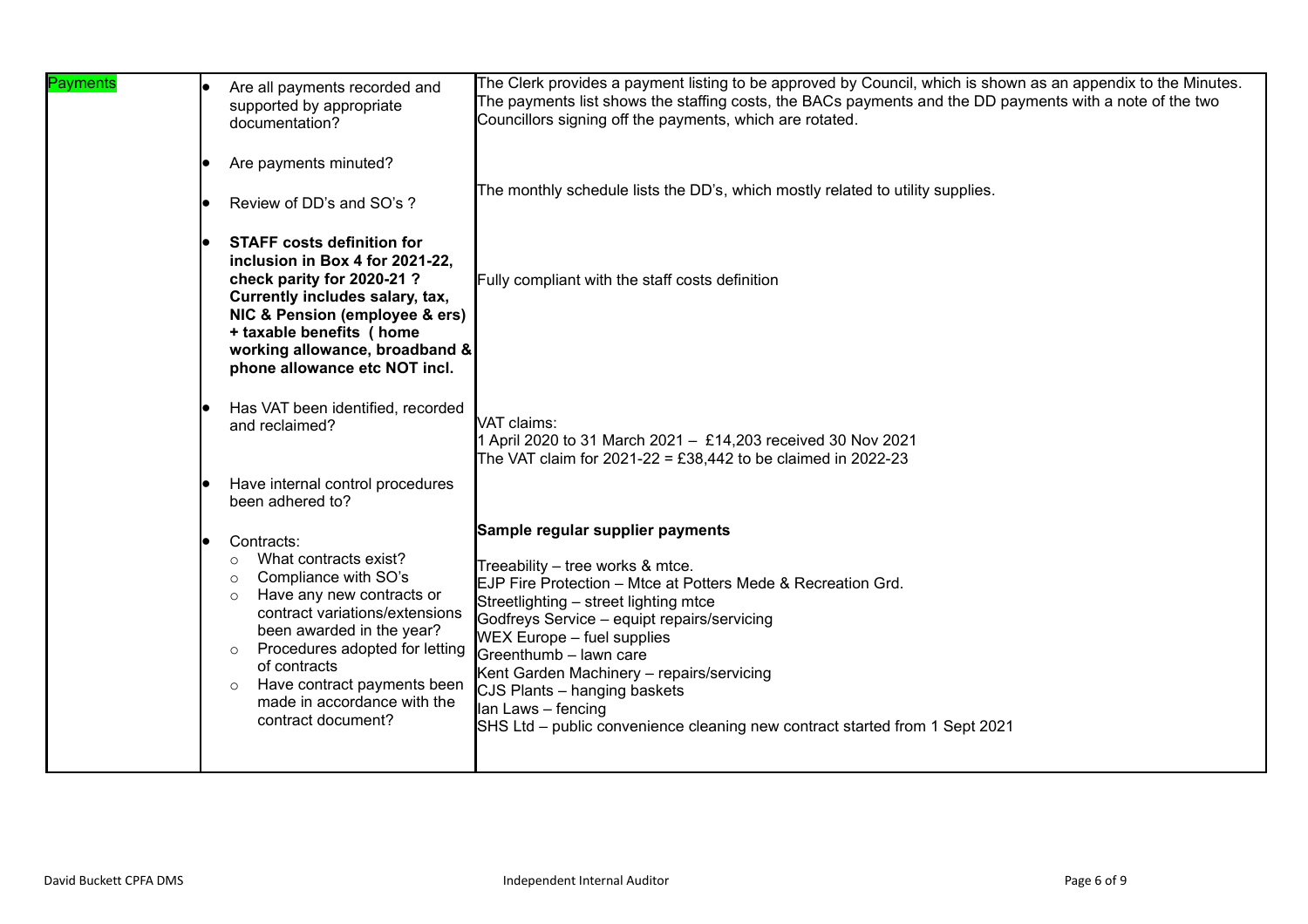| Receipts                                     | Are all receipts recorded correctly?<br>Are all receipts promptly banked?<br>payments<br>Are income records inc<br>allotments, burials, hirings<br>adequate?<br>Are invoicing arrangements<br>adequate?<br><b>Ongoing Covid-19 implications?</b>                                                                                                                                                                                                                                                                            | Borough Green Rec Revamp Project - £50k grant from Enovert, fund raising by the Revamp Group to be paid over<br>to BGPC to be used towards the Project. This was set out in a Memorandum of Understanding approved by<br>Council and the Revamp Group – Council 6 Sept 2021 Appendix 4 The Project Contractor Eibe was scheduled to<br>Precept, CTSG and Sect 106 & CIL start on 1 Nov 2021 lasting 3-4 weeks (Council 11 Oct 2021 Min 119)<br>Potters Mede income - £15,370<br>Recreation Ground - £2,043 |
|----------------------------------------------|-----------------------------------------------------------------------------------------------------------------------------------------------------------------------------------------------------------------------------------------------------------------------------------------------------------------------------------------------------------------------------------------------------------------------------------------------------------------------------------------------------------------------------|------------------------------------------------------------------------------------------------------------------------------------------------------------------------------------------------------------------------------------------------------------------------------------------------------------------------------------------------------------------------------------------------------------------------------------------------------------------------------------------------------------|
| Bank reconciliation &  <br><b>PWLB Loans</b> | What current/deposit accounts<br>exist?<br><b>Investment Strategy</b><br>recommended where bank<br>balances are in excess of £100k<br><b>FSCS aware?</b><br>Are bank reconciliations regularly<br>carried out for each account?<br>Level of Balances to Precept ratio<br>Are the cheque counterfoils,<br>paying-in books and bank<br>statements adequately referenced?<br>When was the last review of the<br>banking arrangements?<br><b>Internet Banking/Corporate Card</b><br>and if in place Financial Regs<br>updated ? | Summarised Bank Statement included in the monthly Minutes.<br>The bank balances at 31 March 2021 were:<br>Business Current a/c (0857)<br>£100<br>Business Reserves a/c (8811)<br>£11,243<br>Unity Trust Current a/c (0171)<br>£19,892<br>Total = $£31,235$<br>The Council opened a CCLA account set-up with £31,000 transferred on 14 May 2021 – approved by Council 4<br>May 2021 Min 30 (iv) The Clerk has set-up Cllrs Taylor, Shaw, and Millener as signatories.                                       |
|                                              | Signature review (Two signatures<br>required?)                                                                                                                                                                                                                                                                                                                                                                                                                                                                              | The only change to the signatory list is the removal of Cllr Gould.                                                                                                                                                                                                                                                                                                                                                                                                                                        |
|                                              | Any PWLB loans?                                                                                                                                                                                                                                                                                                                                                                                                                                                                                                             | 2 PWLB loans balance outstanding as at 31 March 2022 = £13,820                                                                                                                                                                                                                                                                                                                                                                                                                                             |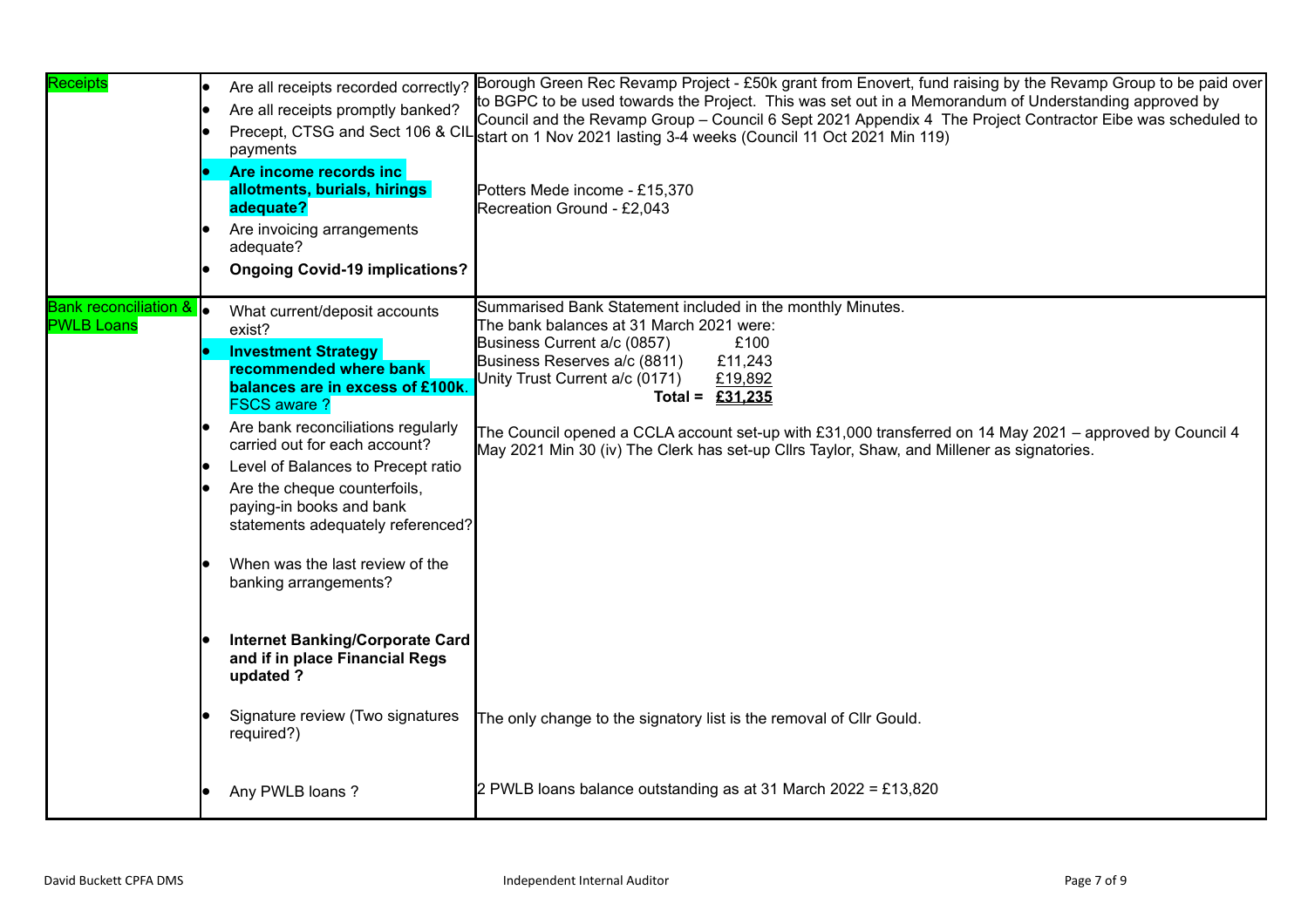| <b>Assets and Asset</b><br>Register (AR) | l. | Are all the material assets owned<br>by the Council recorded in an AR ?<br>Is the AR up to date?<br><b>Basis of Asset Values?</b><br>Are long-term investments<br>recorded?<br>Are the valuations regularly<br>reviewed?                                                                                                                                                                                                                                                                                                                | Recreation Ground play area revamp<br>Electric van was due for deliver December 2021 - Council 1 Nov 2021 Min 138(iii) but the delivery has been<br>delayed.<br>Total new additions = £148,594<br>Main items include Play Area Revamp - £109,937 and fencing - £10,778, Pathway - £14,097, CCTV - £7,104<br>Disposals = $£33,500$                                                                                                                                                                                                                                                                                                                                                                                                                                                                                                                                                                                                                                                                                                                                                                                                                                                                                                                                                   |
|------------------------------------------|----|-----------------------------------------------------------------------------------------------------------------------------------------------------------------------------------------------------------------------------------------------------------------------------------------------------------------------------------------------------------------------------------------------------------------------------------------------------------------------------------------------------------------------------------------|-------------------------------------------------------------------------------------------------------------------------------------------------------------------------------------------------------------------------------------------------------------------------------------------------------------------------------------------------------------------------------------------------------------------------------------------------------------------------------------------------------------------------------------------------------------------------------------------------------------------------------------------------------------------------------------------------------------------------------------------------------------------------------------------------------------------------------------------------------------------------------------------------------------------------------------------------------------------------------------------------------------------------------------------------------------------------------------------------------------------------------------------------------------------------------------------------------------------------------------------------------------------------------------|
|                                          |    | Does the AR show the insurance<br>values ?<br>Digital Photographic evidence?<br>Is there a separate Inventory List of<br>low value items (e.g. below the<br>insurance excess levels) ?                                                                                                                                                                                                                                                                                                                                                  | Possible future transfer of Public Toilets, Staleys Acre and Crowhill from TMBC - Council 12 April 2021 010(iii)                                                                                                                                                                                                                                                                                                                                                                                                                                                                                                                                                                                                                                                                                                                                                                                                                                                                                                                                                                                                                                                                                                                                                                    |
| Year-end procedures<br><b>Inc. AGAR</b>  |    | Does the 2021-22 AGAR<br>the cashbook?<br>Is there an audit trail from the<br>financial records to the accounts?<br>Have debtors and creditors<br>٠<br>been properly recorded?<br>Date of approval of 2020-21<br><b>AGAR &amp; Certificate of Exemption</b><br>criteria met, exemption declared<br><b>PROOF of public rights</b><br>provision during summer<br>2021 & website-AIAR ICOs<br><b>Public Inspection Period</b><br><b>Minuted?</b><br>New governance compliance<br>regime - refer to new<br><b>Practitioners' Guide 2021</b> | Accounting records were checked against the figures to be used in the AGAR Statement of Accounts for<br>Statement of Accounts agree with 2021-22, including the Bank Reconciliation.<br>The Council signed-off the AGAR 2020-21 on 3 June 2021 Min 048(i), the RFO had signed the Statement of<br>Accounts on 18 May 2021.<br>The actual Minute gives no indication that the AGAR was properly considered and signed off<br>"048 Financial Matters: (i) Clerk's RFO Report. & Audit Progress"<br>This must be improved for the sign-off of the AGAR 2021-22. A suggested agenda item and minute layout<br>has been provided to the Clerk<br>Date of Announcement - 8 June 2021<br>Public Inspection period - 14 June to 23 July 2021<br><b>Evidence -</b> Evidence provided for publication on 8 June 2021<br><b>Extract from Detailed Instructions issued by PKF Littlejohn</b><br>Publishing means inclusion on the authority's website*. Publication on a notice board is not<br>mandated but is good practice;<br>Extract from Publication Requirements shown on Page 1 of the AGAR Form 3<br>It is recommended as best practice, to avoid any potential confusion by local electors and interested<br>parties, that you also publish the Annual Internal Audit Report, page 3. |